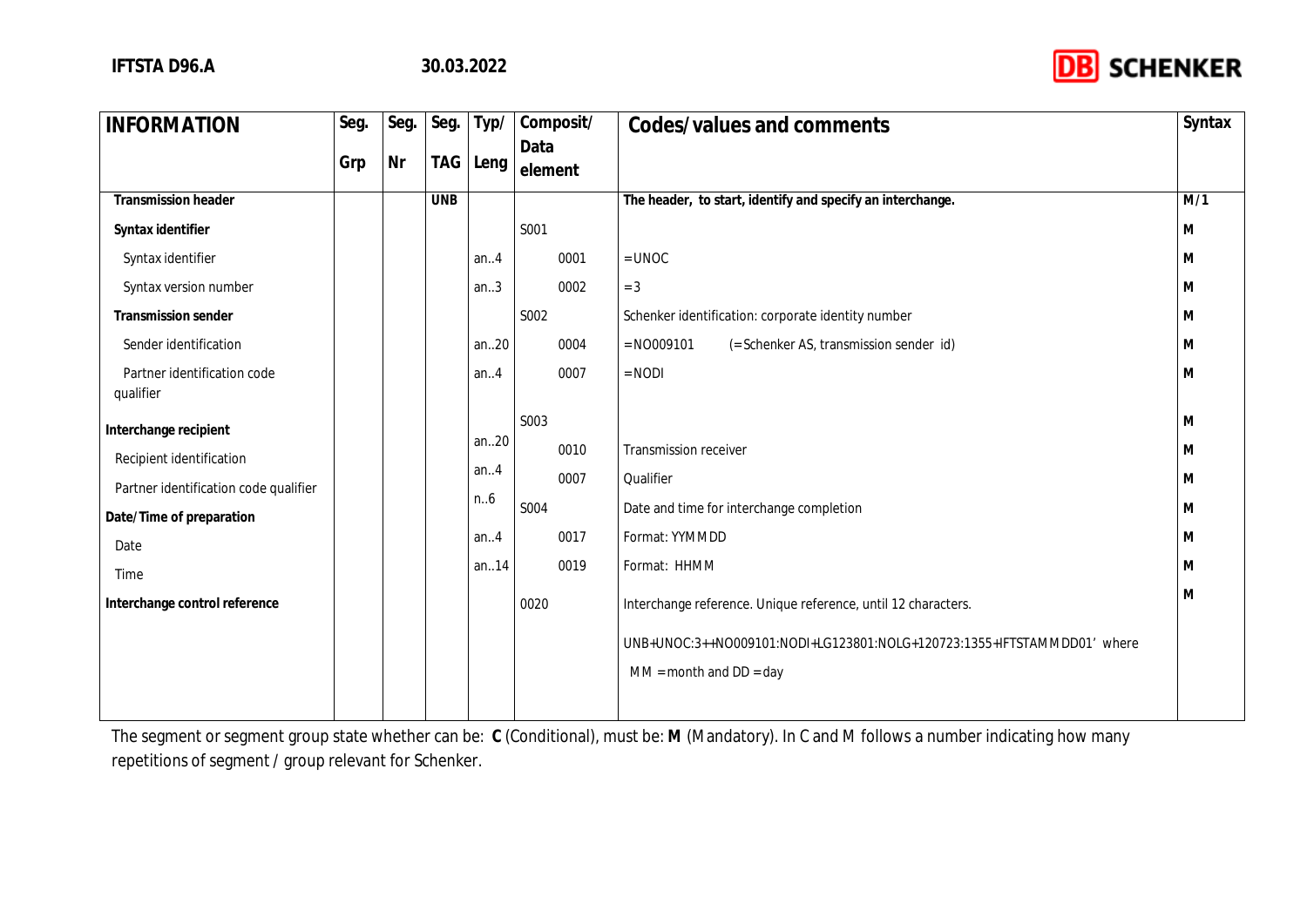

| <b>INFORMATION</b>          | Seg. | Seg.      | Seg.       | Typ/      | Composit/       | Codes/values and comments                                                    | Syntax |
|-----------------------------|------|-----------|------------|-----------|-----------------|------------------------------------------------------------------------------|--------|
|                             | Grp  | <b>Nr</b> | TAG        | Leng      | Data<br>element |                                                                              |        |
|                             |      |           |            |           |                 | Status message given on consignment level for: ANT, AUT, UTK, RET, LPH, TEP. |        |
|                             |      |           |            |           |                 | Given the parcel level (if possible) for: POD, OLR, DMK, HMK, OMK            |        |
| Message header              |      | 0010      | <b>UNH</b> |           |                 | Message header                                                               | M/1    |
| Message reference number    |      |           |            | an14 0062 |                 | Message reference = sequence number within batch (counting from 1).          | M      |
| Message identifier          |      |           |            |           | S009            |                                                                              | M      |
| Message type identifier     |      |           |            | an $6$    | 0065            | $=$ IFTSTA                                                                   | M      |
| Message type version number |      |           |            | an.1      | 0052            | $= D$                                                                        | M      |
| Message type release number |      |           |            | an.3      | 0054            | $= 96A$                                                                      | M      |
| Controlling agency          |      |           |            | an.2      | 0051            | $= UN$                                                                       | M      |
| Subset                      |      |           |            | an.6      | 0057            | $=$ NOSM10                                                                   |        |
|                             |      |           |            |           |                 | Ex.: UNH+1+1+IFTSTA:D:96A:UN:NOSM10'                                         |        |
|                             |      |           |            |           |                 |                                                                              |        |
|                             |      |           |            |           |                 |                                                                              |        |
|                             |      |           |            |           |                 |                                                                              |        |
|                             |      |           |            |           |                 |                                                                              |        |
|                             |      |           |            |           |                 |                                                                              |        |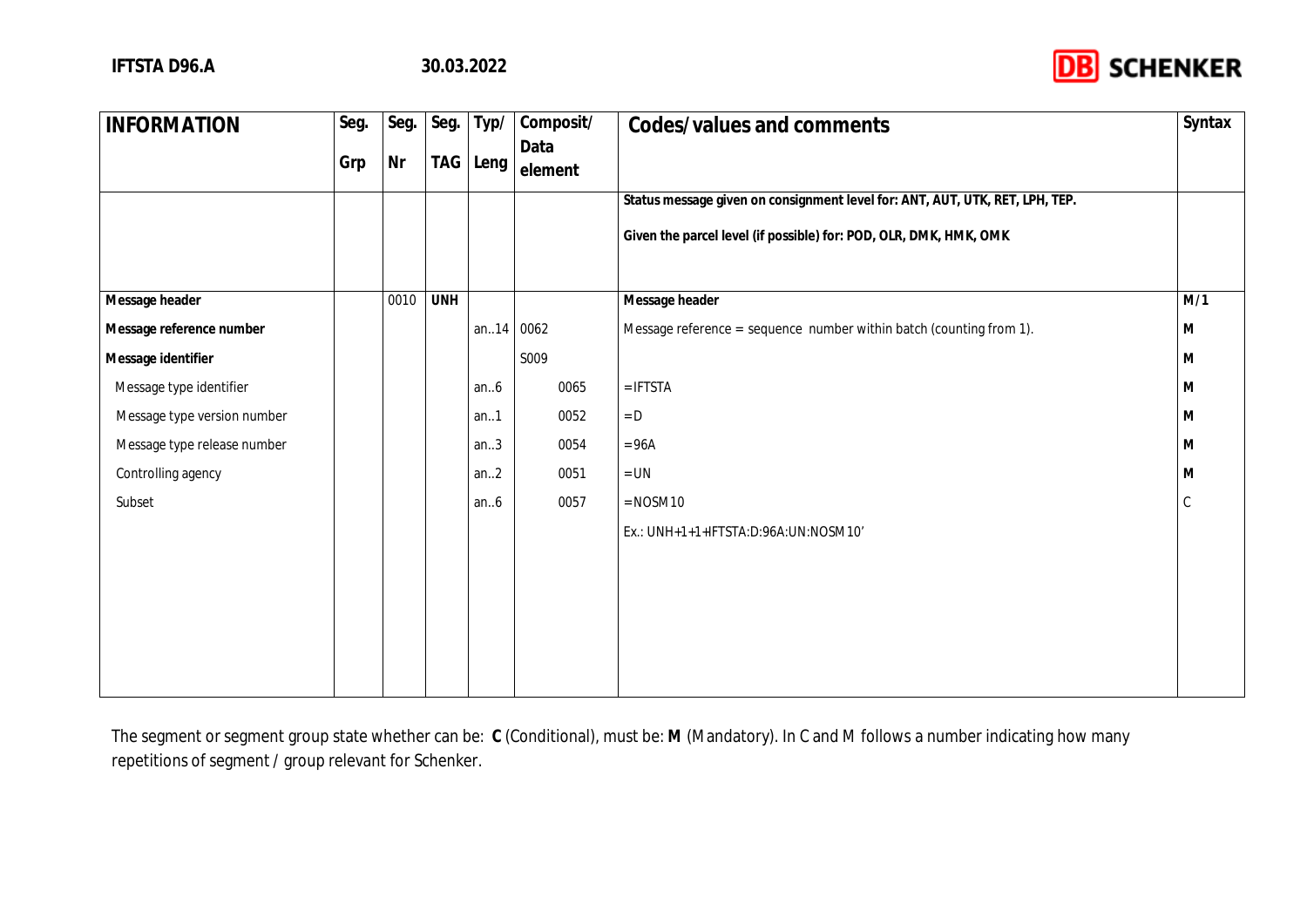

| <b>INFORMATION</b>                | Seg. | Seg. | Seg.       | Typ/  | Composit/ | Codes/values and comments                                                                                              | Syntax |
|-----------------------------------|------|------|------------|-------|-----------|------------------------------------------------------------------------------------------------------------------------|--------|
|                                   | Grp  | Nr   | TAG        | Leng  | Data      |                                                                                                                        |        |
|                                   |      |      |            |       | element   |                                                                                                                        |        |
| Message start                     |      | 0020 | <b>BGM</b> |       |           | Indicates the start of the message, senders identification number, type and date                                       | M/1    |
| Document/message name             |      |      |            |       | C002      |                                                                                                                        | M      |
| Document/Message name, coded      |      |      |            | an.3  | 1001      | $77 =$ Status report                                                                                                   |        |
| Document/message referance        |      |      |            | an.15 | 1004      | = Senders reference 15 characters. (Unique waybill id)                                                                 |        |
| Message function code             |      |      |            |       |           | The pos: 1-4 are customer identifier. allocated by Schenker AS. The pos: 5-15 is an unique value.                      |        |
|                                   |      |      |            |       |           | This reference will be constructed if Schenker receives waybill number (GS1 consignment no.) in<br>the IFTMIN message. |        |
| Date/time/period                  |      | 0030 | <b>DTM</b> |       |           | Sets the message status date                                                                                           | C/1    |
| Message date and time             |      |      |            |       | C507      |                                                                                                                        | M      |
| Date/time qualifier               |      |      |            | an.3  | 2005      | $37$ = The message state of issue                                                                                      | M      |
| Date/time/period                  |      |      |            | an.35 | 2380      | = Message date                                                                                                         | M      |
| Date/time/period format qualifier |      |      |            | an.3  | 2379      | $102 = CCYYMMDD$                                                                                                       |        |
|                                   |      |      |            |       |           | Ex.: DTM+137:20100803:102'                                                                                             |        |
|                                   |      |      |            |       |           |                                                                                                                        |        |
| Consignment information           | G014 | 0170 | CNI        |       |           | Consignment information group                                                                                          | M      |
|                                   |      |      |            | an.4  | 1490      | Dummy value: 9999                                                                                                      | M      |
|                                   |      |      |            |       |           | Ex: CNI+9999'                                                                                                          |        |
|                                   |      |      |            |       |           |                                                                                                                        |        |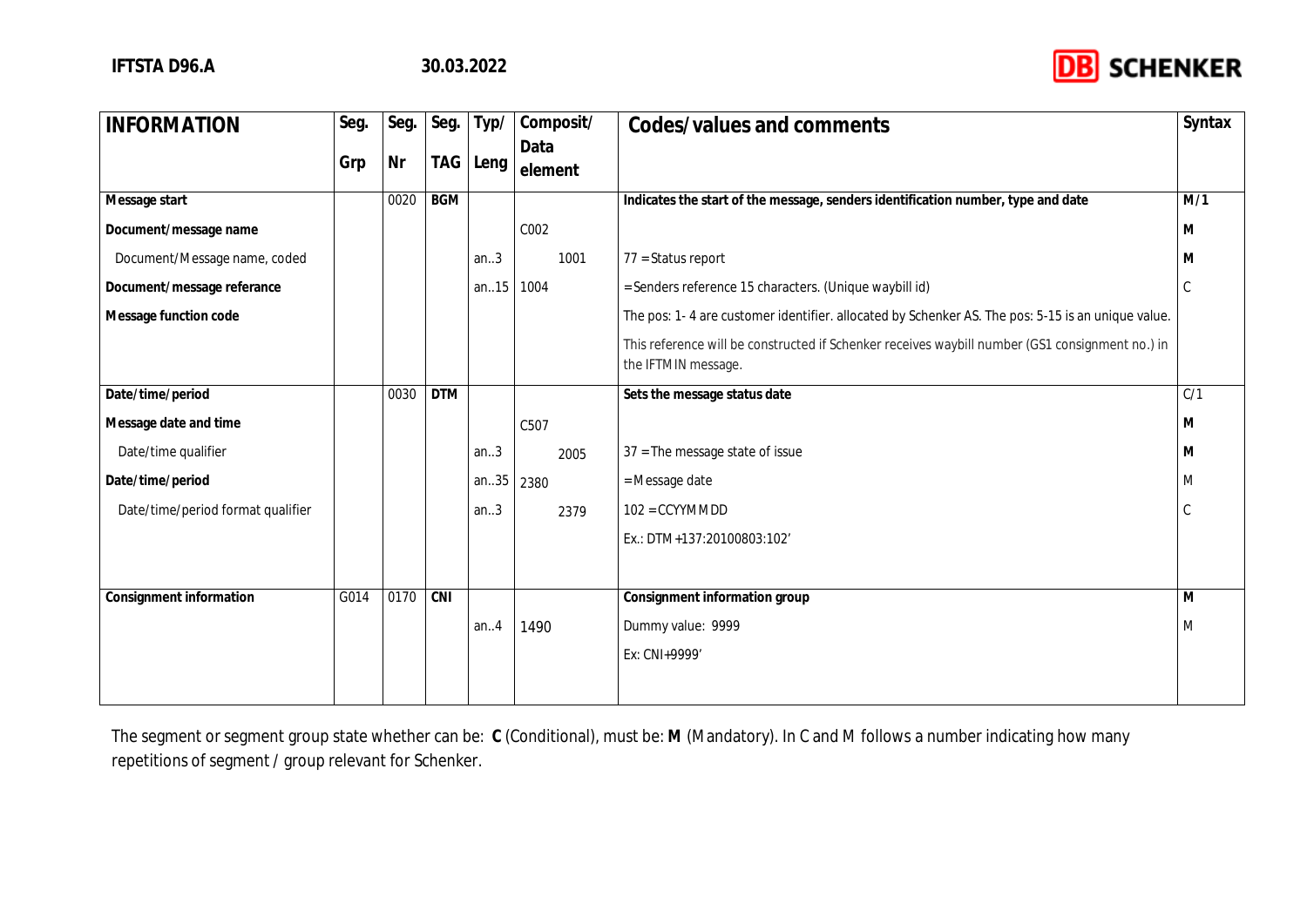

| <b>INFORMATION</b> | Seg. | Seg. | Seg.       | Typ/ | Composit/       | Codes/values and comments                                                                                                                              | Syntax |
|--------------------|------|------|------------|------|-----------------|--------------------------------------------------------------------------------------------------------------------------------------------------------|--------|
|                    | Grp  | Nr   | TAG        | Leng | Data<br>element |                                                                                                                                                        |        |
| Status codes       | G05  | 0210 | <b>STS</b> |      |                 | Specify status codes - message type                                                                                                                    | M/1    |
| Status type        |      |      |            |      | C601            |                                                                                                                                                        | M      |
| Type code          |      |      |            | n.3  | 9015            | (Transport - Fixed value)<br>$= 1$                                                                                                                     | M      |
| Code qualifier     |      |      |            | an.3 | 9011            | ANT - Reading arrived at terminal- the terminals zip code/name are given in LOC                                                                        | M      |
|                    |      |      |            |      |                 | COL - Collected at shipper<br>13                                                                                                                       | M      |
|                    |      |      |            |      |                 | - Physically delivered - LOC not used<br>IOD.<br>21                                                                                                    | M      |
|                    |      |      |            |      |                 | DMK - Delivery not completed - terminal zip code/name are given in LOC<br>23                                                                           | M      |
|                    |      |      |            |      |                 | HMK - Not found, goods have not been located - terminal zip code/name are given in<br>36<br>LOC                                                        | M      |
|                    |      |      |            |      |                 | OLR - Handover, goods passed from one point to another under responsibility of the<br>41<br>same transporter - terminal zip code/name are given in LOC | M      |
|                    |      |      |            |      |                 | AUT - Agreed exhausted / terminal code/name are given in LOC, agreed date in the DTM<br>45                                                             | M      |
|                    |      |      |            |      |                 | UTK - Reading loaded for delivery - terminal code/name are given in LOC<br>48                                                                          | M      |
|                    |      |      |            |      |                 | OMK - Lost, goods have been lost in the course of movement in the transport chain -<br>49<br>terminal zip code/name are given in LOC                   | M      |
|                    |      |      |            |      |                 | RET - Returned to terminal - terminal zip code/name are given in LOC<br>82                                                                             | M      |
|                    |      |      |            |      |                 | LPH - Reading stored in warehouse - terminal zip code/name are given in LOC<br>91                                                                      | M      |
|                    |      |      |            |      |                 | 901 TEP - ePOD signature available - no terminal zip code in LOC / filling date in DTM                                                                 | M      |
|                    |      |      |            |      |                 | $Ex: STS+1+21$                                                                                                                                         |        |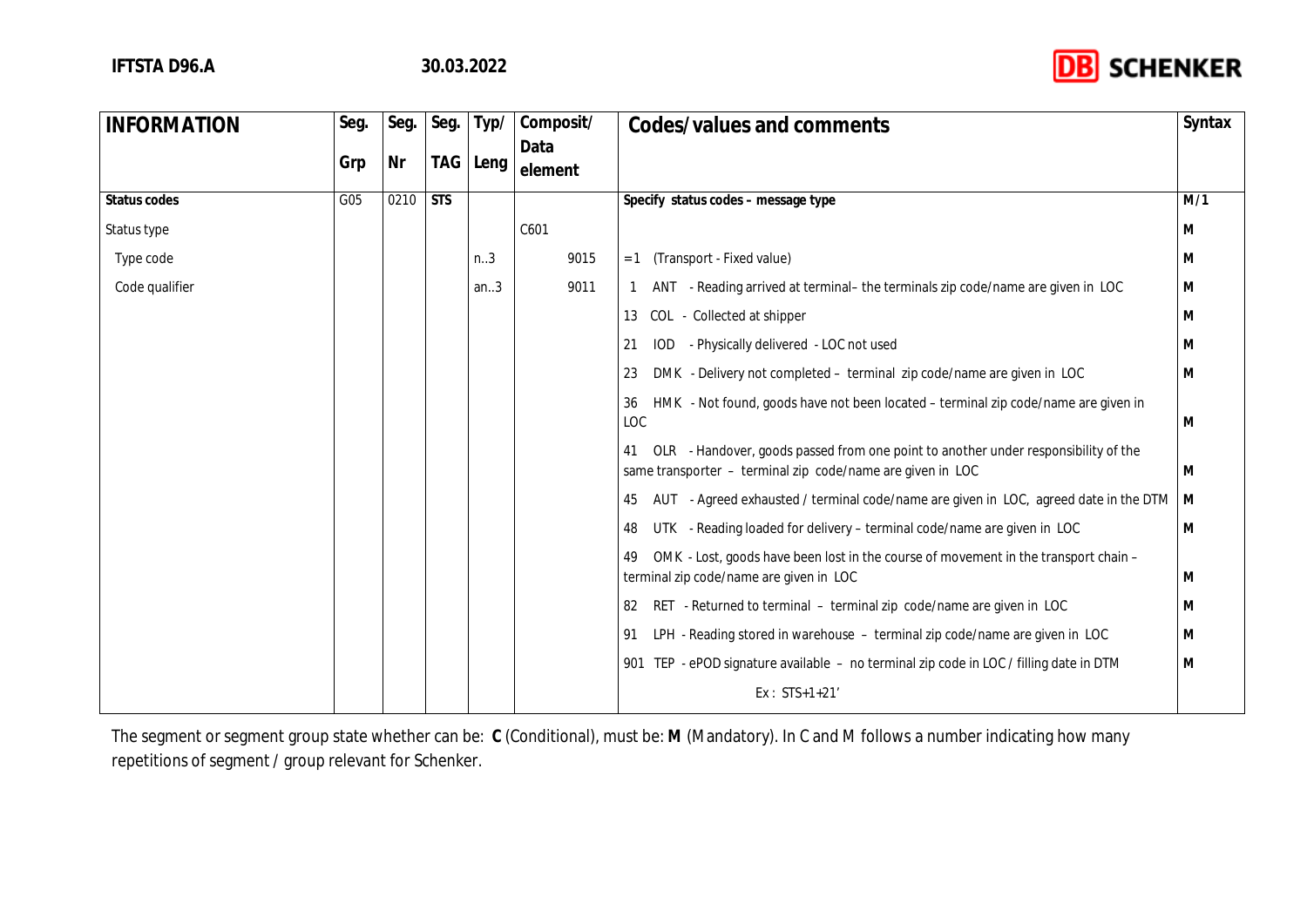

| <b>INFORMATION</b>                | Seg. | Seg. | Seg.       | Typ/ | Composit/       | Codes/values and comments                                                                | Syntax           |
|-----------------------------------|------|------|------------|------|-----------------|------------------------------------------------------------------------------------------|------------------|
|                                   | Grp  | Nr   | TAG        | Leng | Data<br>element |                                                                                          |                  |
|                                   |      |      |            |      |                 |                                                                                          |                  |
| Reference specifications          | G05  | 0220 | RFF        |      |                 | Specifying references, document/message, booking no, order no etc.                       | $\overline{C/9}$ |
| Reference                         |      |      |            |      | C506            |                                                                                          | M                |
| Reference qualifier               |      |      |            | an.3 | 1153            | AAM = Consignment number (17 digits) or Waybill number allocated by Schenker (10 digits) | M                |
|                                   |      |      |            |      |                 | CO = Buyers order number/reference received in IFTMIN                                    | $\mathsf C$      |
|                                   |      |      |            |      |                 | = Consignor' reference number<br>CU                                                      |                  |
|                                   |      |      |            |      |                 | SS = Senders internal reference received in IFTMIN                                       |                  |
| Reference number                  |      |      |            | an35 | 1154            | Reference number                                                                         | M                |
|                                   |      |      |            |      |                 | Ex: RFF+AAM:4123456789' or RFF+AAM:70706481789631291'                                    |                  |
|                                   |      |      |            |      |                 |                                                                                          |                  |
|                                   |      |      |            |      |                 |                                                                                          |                  |
| Date/time/period                  | G05  | 0230 | <b>DTM</b> |      |                 | Status date                                                                              | M/1              |
| Message date and time             |      |      |            |      | C507            |                                                                                          | M                |
| Date/time/qualifier               |      |      |            |      | 2005            | 35 = Status date (and time)                                                              | M                |
| Date/time/period                  |      |      |            |      | 2380            | $=$ Date                                                                                 | M                |
| Date/time/period format qualifier |      |      |            |      | 2379            | $102 = CCYYMMDD$                                                                         | M                |
|                                   |      |      |            |      |                 | 203= CCYYMDDHHMM                                                                         |                  |
|                                   |      |      |            |      |                 | Ex.: DTM+35:20110803:102'                                                                |                  |
|                                   |      |      |            |      |                 |                                                                                          |                  |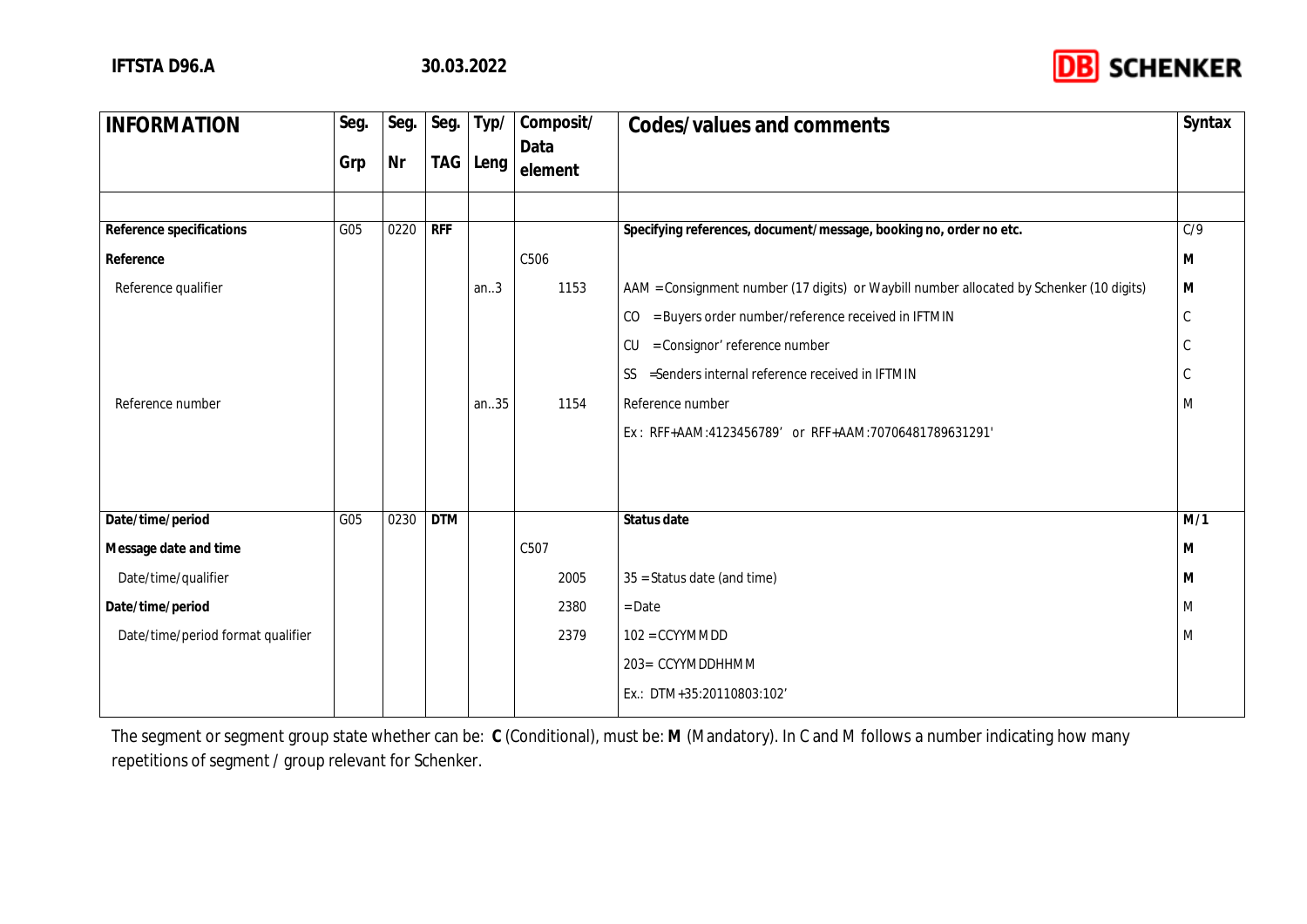

| <b>INFORMATION</b>           | Seg. | Seg. | Seg.       | Typ/ | Composit/ | Codes/values and comments                               | Syntax |
|------------------------------|------|------|------------|------|-----------|---------------------------------------------------------|--------|
|                              | Grp  | Nr   | <b>TAG</b> | Leng | Data      |                                                         |        |
|                              |      |      |            |      | element   |                                                         |        |
|                              |      |      |            |      |           |                                                         |        |
|                              |      |      |            |      |           | DTM+35:201101191300:203'                                |        |
|                              |      |      |            |      |           | Code 102 used in: AUT, DMK, HMK, IOD, OMK, OLR and POD, |        |
|                              |      |      |            |      |           | Code 203 used in: ANT, IOD, LPH, POD, RET, TEP and UTK. |        |
|                              |      |      |            |      |           | (For IOD and POD will both varieties could occur).      |        |
|                              |      |      |            |      |           |                                                         |        |
| Name                         | G05  | 0260 | <b>NAD</b> |      |           | To specify name                                         | C/1    |
| Party qualifier              |      |      |            | an.3 | 3035      | $AP = Acknowledged by (accepting part)$                 | M      |
|                              |      |      |            |      |           |                                                         |        |
| Party identification details |      |      |            |      | C082      |                                                         | C      |
| Party id, identification     |      |      |            | an17 | 3039      | Not in use                                              |        |
| Code                         |      |      |            | an.3 | 3055      | Not in use                                              | C      |
| Name                         |      |      |            |      | C080      |                                                         | C      |
| Name                         |      |      |            | an35 | 3036      | Acknowledged/ receiver name or initials                 | M      |
|                              |      |      |            |      |           | This segment is only sent for IOD (status code 21)      |        |
|                              |      |      |            |      |           | Ex: NAD+AP+++name' NAD+AP+++SV'                         |        |
|                              |      |      |            |      |           |                                                         |        |
|                              |      |      |            |      |           |                                                         |        |
|                              |      |      |            |      |           |                                                         |        |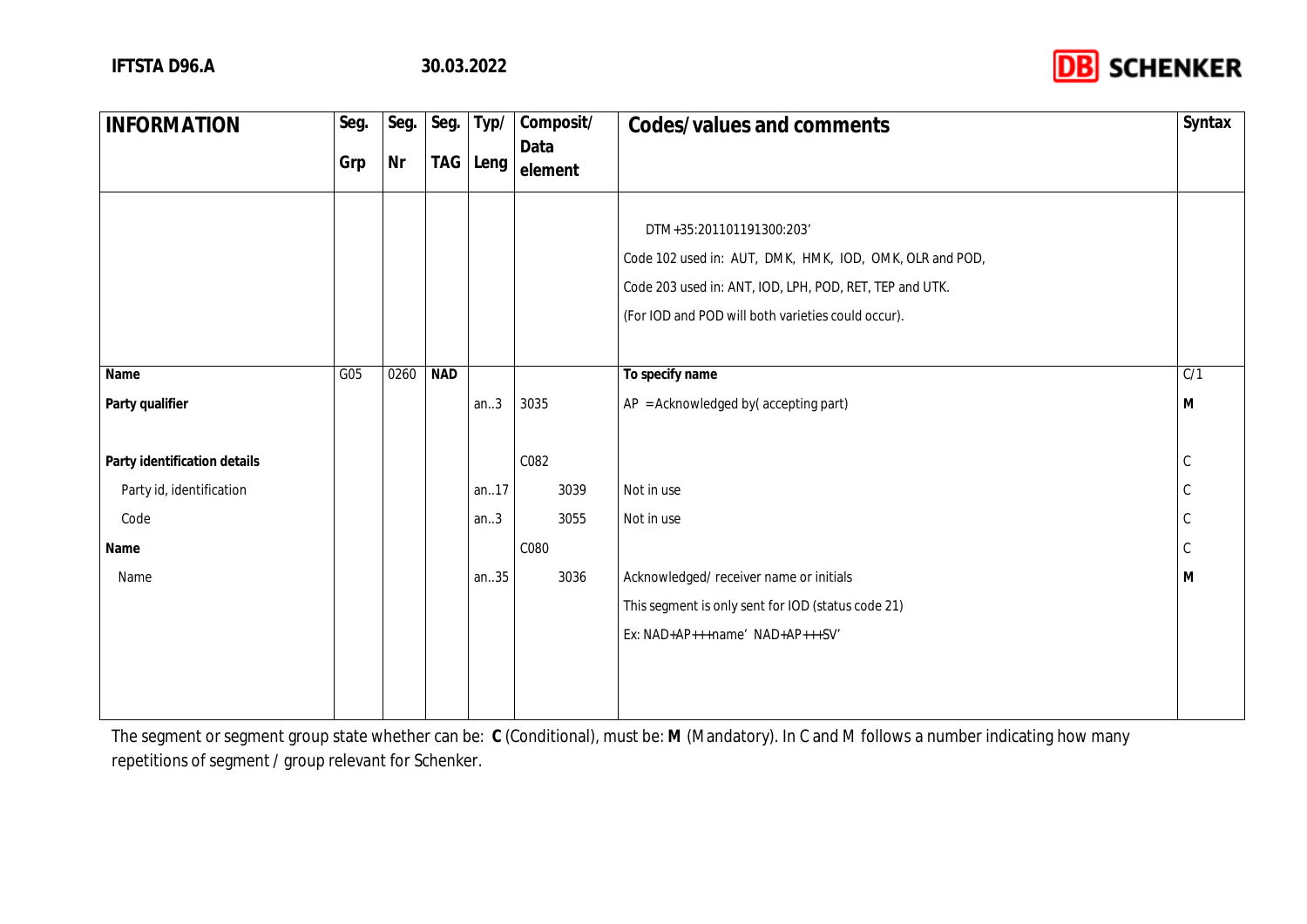

| <b>INFORMATION</b>              | Seg.   | Seg. | Seg.       | Typ/  | Composit/       | Codes/values and comments                                                        | Syntax           |
|---------------------------------|--------|------|------------|-------|-----------------|----------------------------------------------------------------------------------|------------------|
|                                 | Grp    | Nr   | <b>TAG</b> | Leng  | Data<br>element |                                                                                  |                  |
|                                 |        |      |            |       |                 |                                                                                  |                  |
| Place / location identification | G05    | 0270 | <b>LOC</b> |       |                 | <b>Status location</b>                                                           | $\overline{C/1}$ |
| Place/location qualifier        |        |      |            | an.3  | 3227            | = Processing terminal at Schenker AS, Location where goods was reported<br>5     | M                |
| Location identification         |        |      |            |       | C517            |                                                                                  |                  |
| Place/location identification   |        |      |            | an.25 | 3225            | The terminals zip code                                                           | M                |
| Code list qualifier             |        |      |            | an.3  | 1131            | $16 = Zip code$                                                                  |                  |
|                                 |        |      |            | an.17 | 3224            | Postal place name                                                                |                  |
|                                 |        |      |            |       |                 | This segment is not sent for IOD (status code 21) and TEP (status code 901).     |                  |
|                                 |        |      |            |       |                 | LOC+5+1010:16::ALNABRU'<br>Ex:                                                   |                  |
|                                 |        |      |            |       |                 |                                                                                  |                  |
| Package identification          | G05    | 0280 | PCI        |       |                 | Consignments packages code                                                       | C/9              |
| Marking instructions, coded     | 9 rep. |      |            | a.3   | 4233            | 18 = Carrier's instructions, barcode package-id (according GS1 standard)         | M                |
| Marks and labels                |        |      |            |       | C210            |                                                                                  |                  |
| Shipping marks                  |        |      |            | an.18 | 7102            | Marking labels - packages id                                                     | M                |
|                                 |        |      |            |       |                 | Ex: PCI+18+370123412345678901:370123412345678911'                                |                  |
|                                 |        |      |            |       |                 | This segment is sent in POD when the customers is marked for use, package level. |                  |